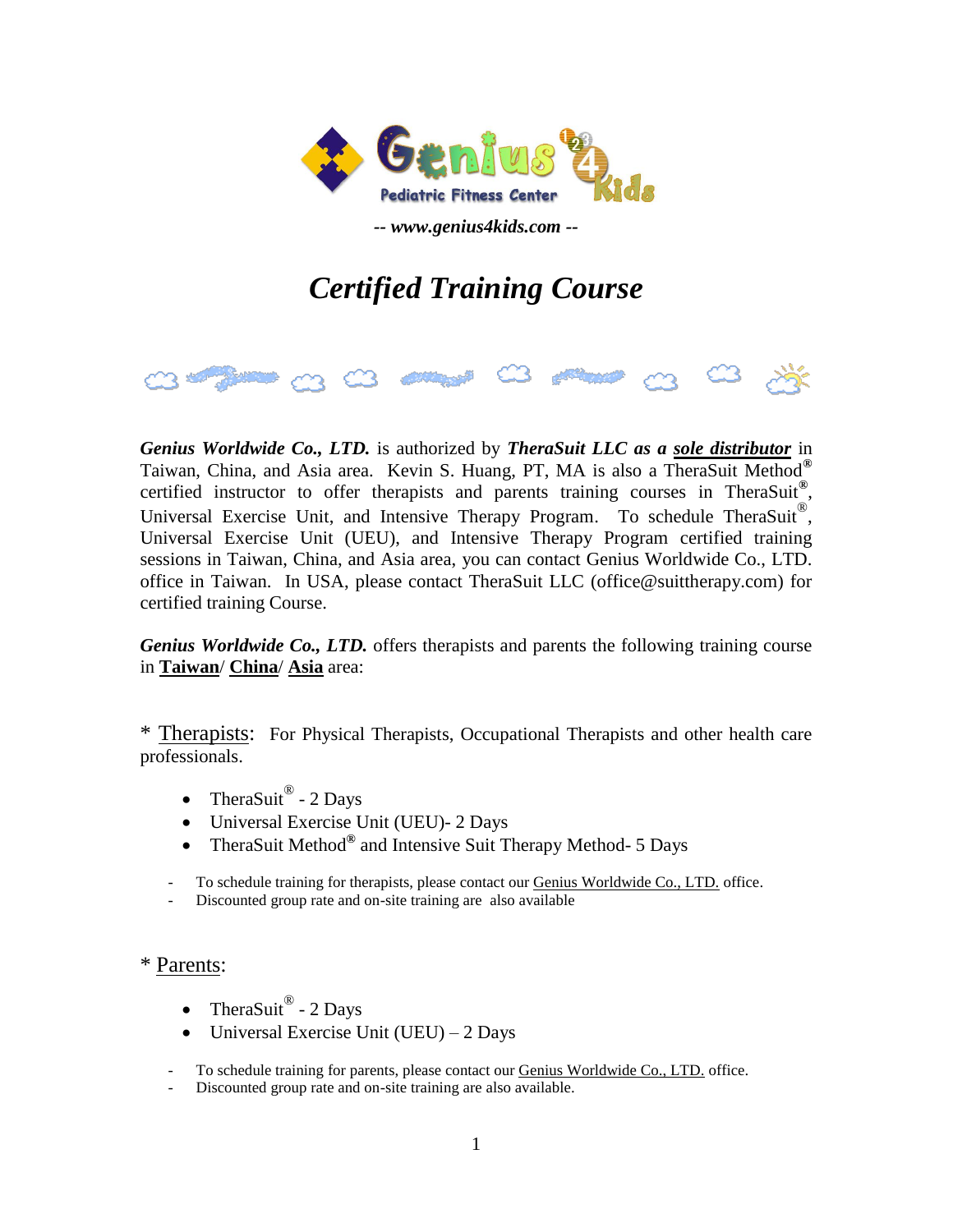## **General Information:**

- **Location**: 12F-1, No. 165-1, Sec. 3, ChengDe Road, DaTong District, Taipei City 10364, Taiwan, R.O.C.
- **Contact Information for certified training course: -** Telephone: 001-718-217-7141 (USA) 886-2- (Taiwan, R.O.C.)  **-** E-mail: [info@genius4kids.com](mailto:info@genius4kids.com)
- **Training course will be provide in a small group (max. 6 persons)**
- **•** Free well-printed handouts, manuals and video DVDs for TheraSuit<sup>®</sup> and **Universal Exercise Unit (UEU) originally purchased from TheraSuit LLC.**

## **NEW UPDATED THERASUIT METHOD**® **TRAINING**

TRAINING MATERIALS (Manuals, DVDs)

INFORMATION (Physiological Rationale Behind Intensive Therapy)